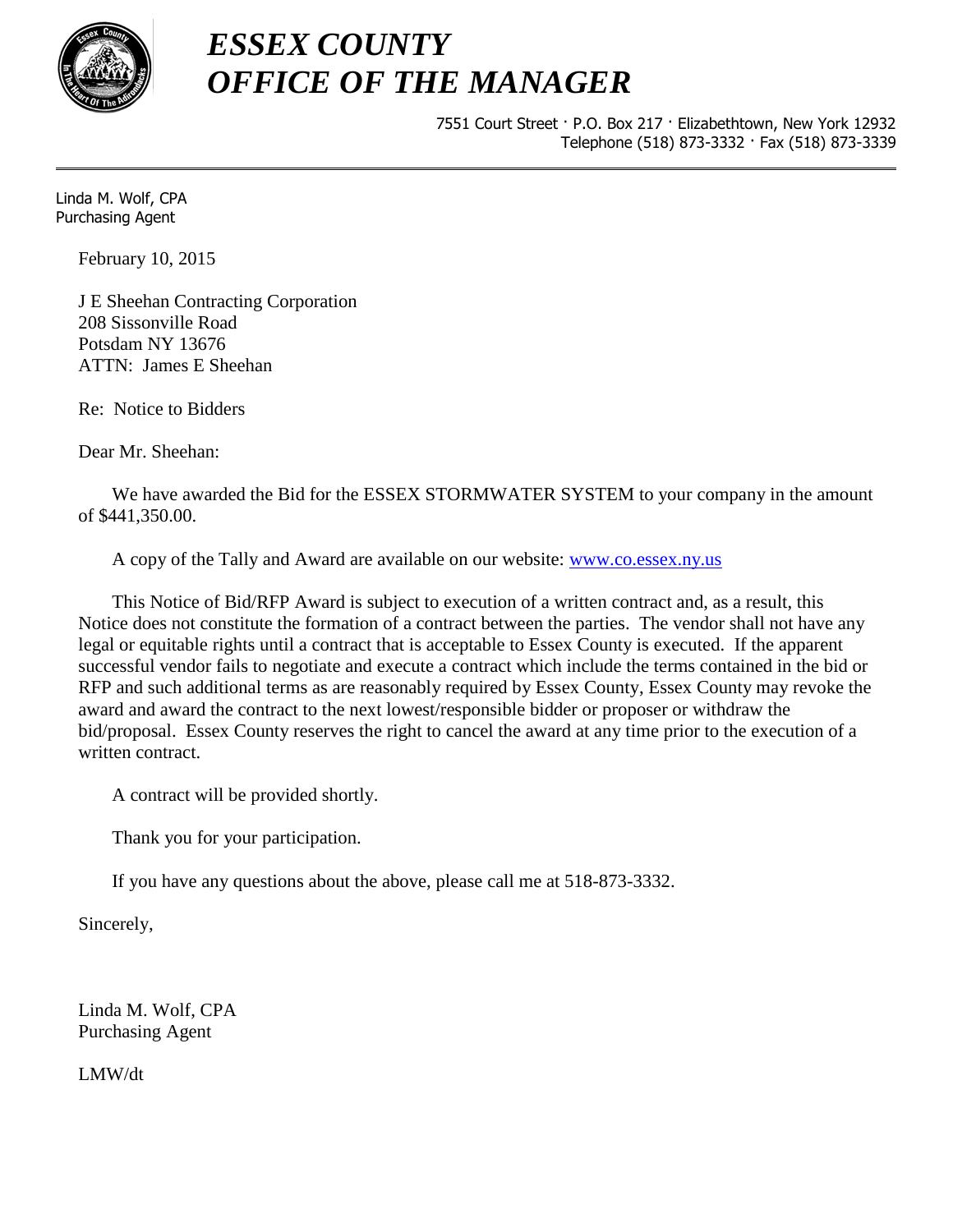

## *ESSEX COUNTY OFFICE OF THE MANAGER*

7551 Court Street · P.O. Box 217 · Elizabethtown, New York 12932 Telephone (518) 873-3332 · Fax (518) 873-3339

Linda M. Wolf, CPA Purchasing Agent

February 10, 2015

Northern Snow & Dirt Inc 24 Flaglar Drive Plattsburgh NY 12901 ATTN: Shelly J Pitcher

Re: Notice to Bidders

Dear Ms. Pitcher:

We have awarded the Bid for the ESSEX STORMWATER SYSTEM to J E Sheehan Contracting Corporation of Potsdam, NY in the amount of \$441,350.00.

A copy of the Tally and Award are available on our website: [www.co.essex.ny.us](http://www.co.essex.ny.us/)

This Notice of Bid/RFP Award is subject to execution of a written contract and, as a result, this Notice does not constitute the formation of a contract between the parties. The vendor shall not have any legal or equitable rights until a contract that is acceptable to Essex County is executed. If the apparent successful vendor fails to negotiate and execute a contract which include the terms contained in the bid or RFP and such additional terms as are reasonably required by Essex County, Essex County may revoke the award and award the contract to the next lowest/responsible bidder or proposer or withdraw the bid/proposal. Essex County reserves the right to cancel the award at any time prior to the execution of a written contract.

Thank you for your participation.

If you have any questions about the above, please call me at 518-873-3332.

Sincerely,

Linda M. Wolf, CPA Purchasing Agent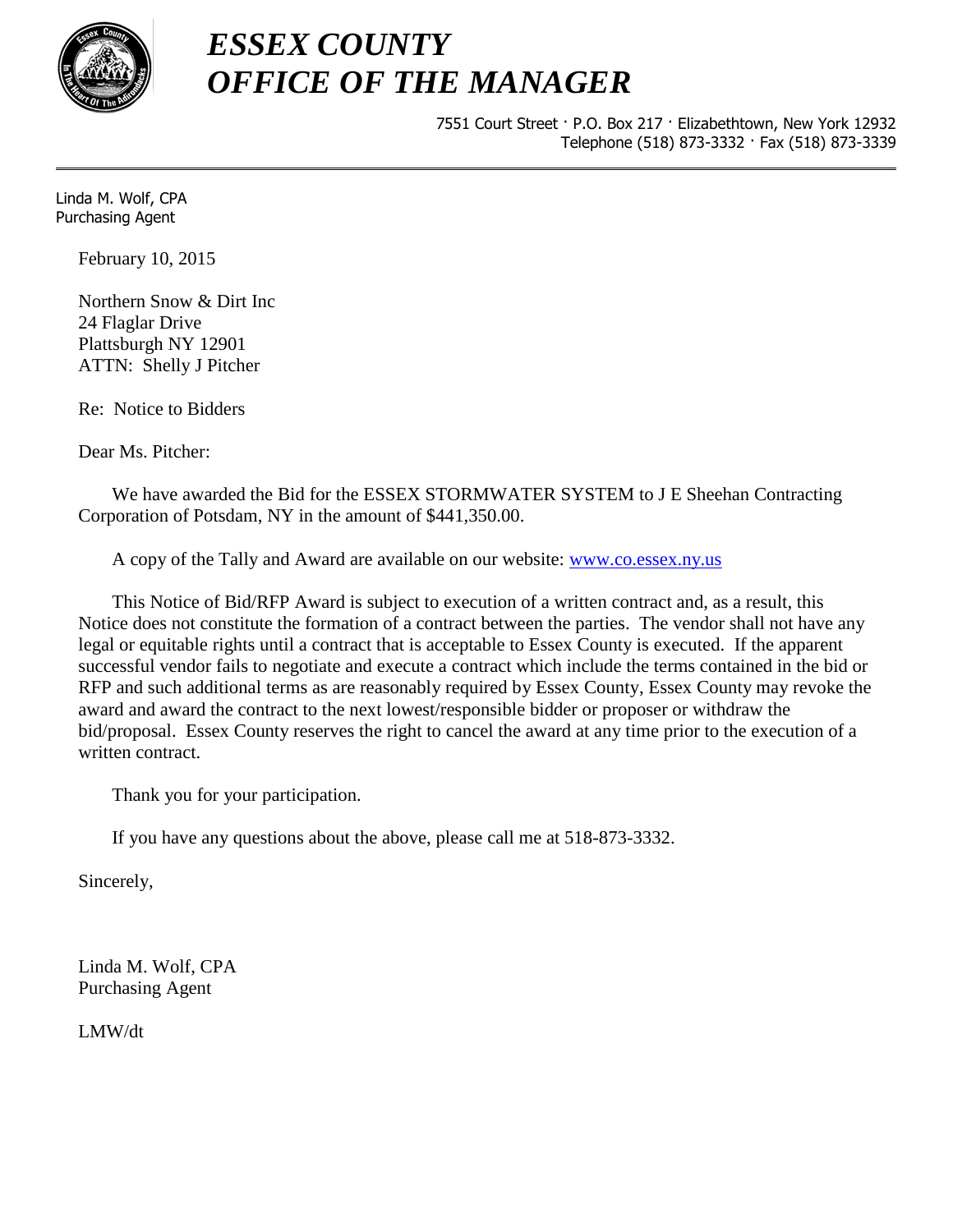

February 10, 2015

HMA Contracting Corp PO Box 151 Mechanicville NY 12118 ATTN: Donald J King

Re: Notice to Bidders

Dear Mr.King:

We have awarded the Bid for the ESSEX STORMWATER SYSTEM BID to J E Sheehan Contracting Corporation of Potsdam, NY in the amount of \$441,350.00.

A copy of the Tally and Award are available on our website: [www.co.essex.ny.us](http://www.co.essex.ny.us/)

This Notice of Bid/RFP Award is subject to execution of a written contract and, as a result, this Notice does not constitute the formation of a contract between the parties. The vendor shall not have any legal or equitable rights until a contract that is acceptable to Essex County is executed. If the apparent successful vendor fails to negotiate and execute a contract which include the terms contained in the bid or RFP and such additional terms as are reasonably required by Essex County, Essex County may revoke the award and award the contract to the next lowest/responsible bidder or proposer or withdraw the bid/proposal. Essex County reserves the right to cancel the award at any time prior to the execution of a written contract.

Thank you for your participation.

If you have any questions about the above, please call me at 518-873-3332.

Sincerely,

Linda M. Wolf, CPA Purchasing Agent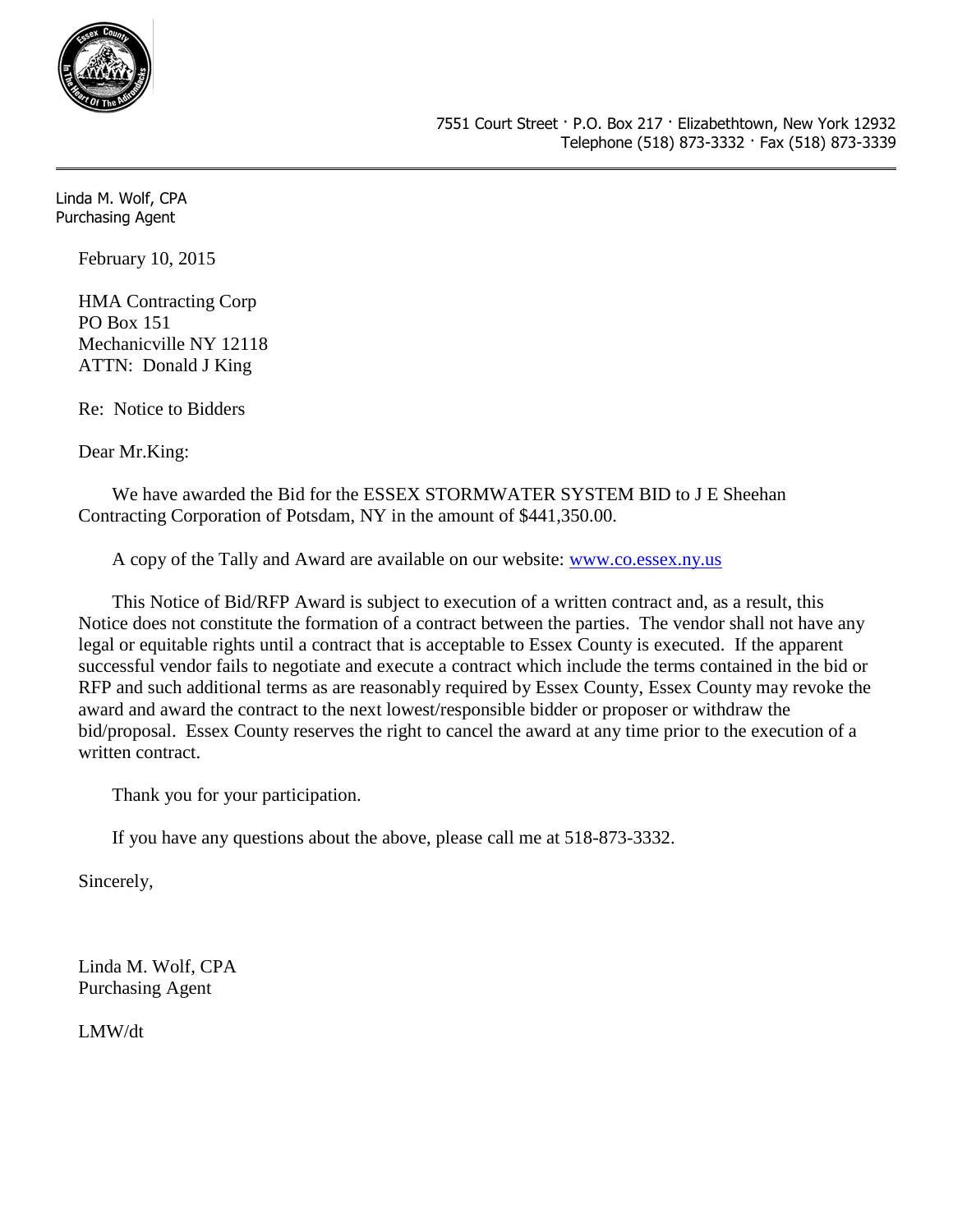

February 10, 2015

Riznick Construction Corp 1270 SW 26 Ave Fort Lauderdale FL 33312 ATTN: Scott Riznick

Re: Notice to Bidders

Dear Mr. Riznick:

We have awarded the Bid for the ESSEX STORMWATER SYSTEM BID to J E Sheehan Contracting Corporation of Potsdam, NY in the amount of \$441,350.00.

A copy of the Tally and Award are available on our website: [www.co.essex.ny.us](http://www.co.essex.ny.us/)

This Notice of Bid/RFP Award is subject to execution of a written contract and, as a result, this Notice does not constitute the formation of a contract between the parties. The vendor shall not have any legal or equitable rights until a contract that is acceptable to Essex County is executed. If the apparent successful vendor fails to negotiate and execute a contract which include the terms contained in the bid or RFP and such additional terms as are reasonably required by Essex County, Essex County may revoke the award and award the contract to the next lowest/responsible bidder or proposer or withdraw the bid/proposal. Essex County reserves the right to cancel the award at any time prior to the execution of a written contract.

Thank you for your participation.

If you have any questions about the above, please call me at 518-873-3332.

Sincerely,

Linda M. Wolf, CPA Purchasing Agent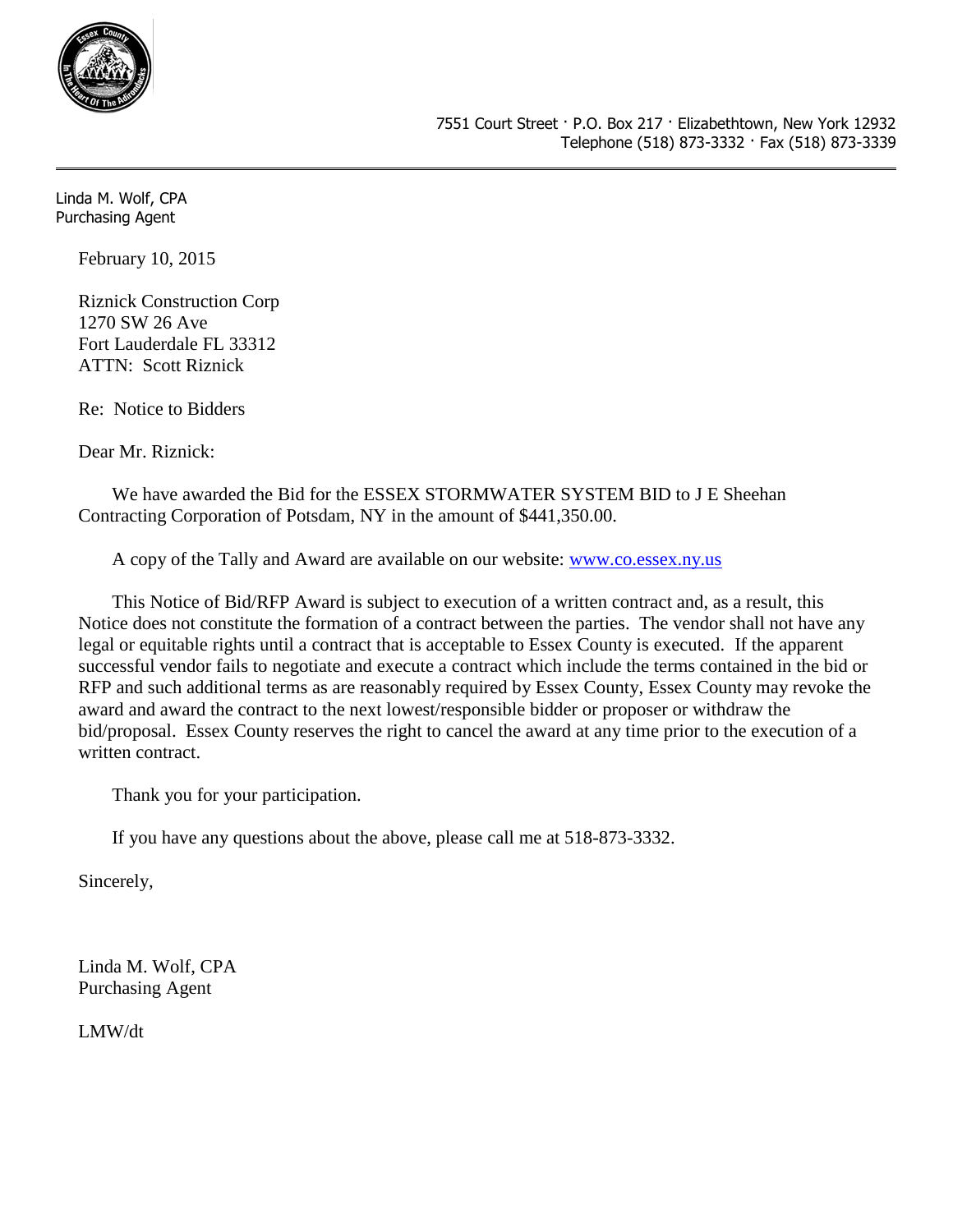

February 10, 2015

Steve E Fuller Excavating Inc 8 Chesterfield St Keeseville NY 12944 ATTN: Douglas Hesseltine

Re: Notice to Bidders

Dear Mr. Hesseltine:

We have awarded the Bid for the ESSEX STORMWATER SYSTEM BID to J E Sheehan Contracting Corporation of Potsdam, NY in the amount of \$441,350.00.

A copy of the Tally and Award are available on our website: [www.co.essex.ny.us](http://www.co.essex.ny.us/)

This Notice of Bid/RFP Award is subject to execution of a written contract and, as a result, this Notice does not constitute the formation of a contract between the parties. The vendor shall not have any legal or equitable rights until a contract that is acceptable to Essex County is executed. If the apparent successful vendor fails to negotiate and execute a contract which include the terms contained in the bid or RFP and such additional terms as are reasonably required by Essex County, Essex County may revoke the award and award the contract to the next lowest/responsible bidder or proposer or withdraw the bid/proposal. Essex County reserves the right to cancel the award at any time prior to the execution of a written contract.

Thank you for your participation.

If you have any questions about the above, please call me at 518-873-3332.

Sincerely,

Linda M. Wolf, CPA Purchasing Agent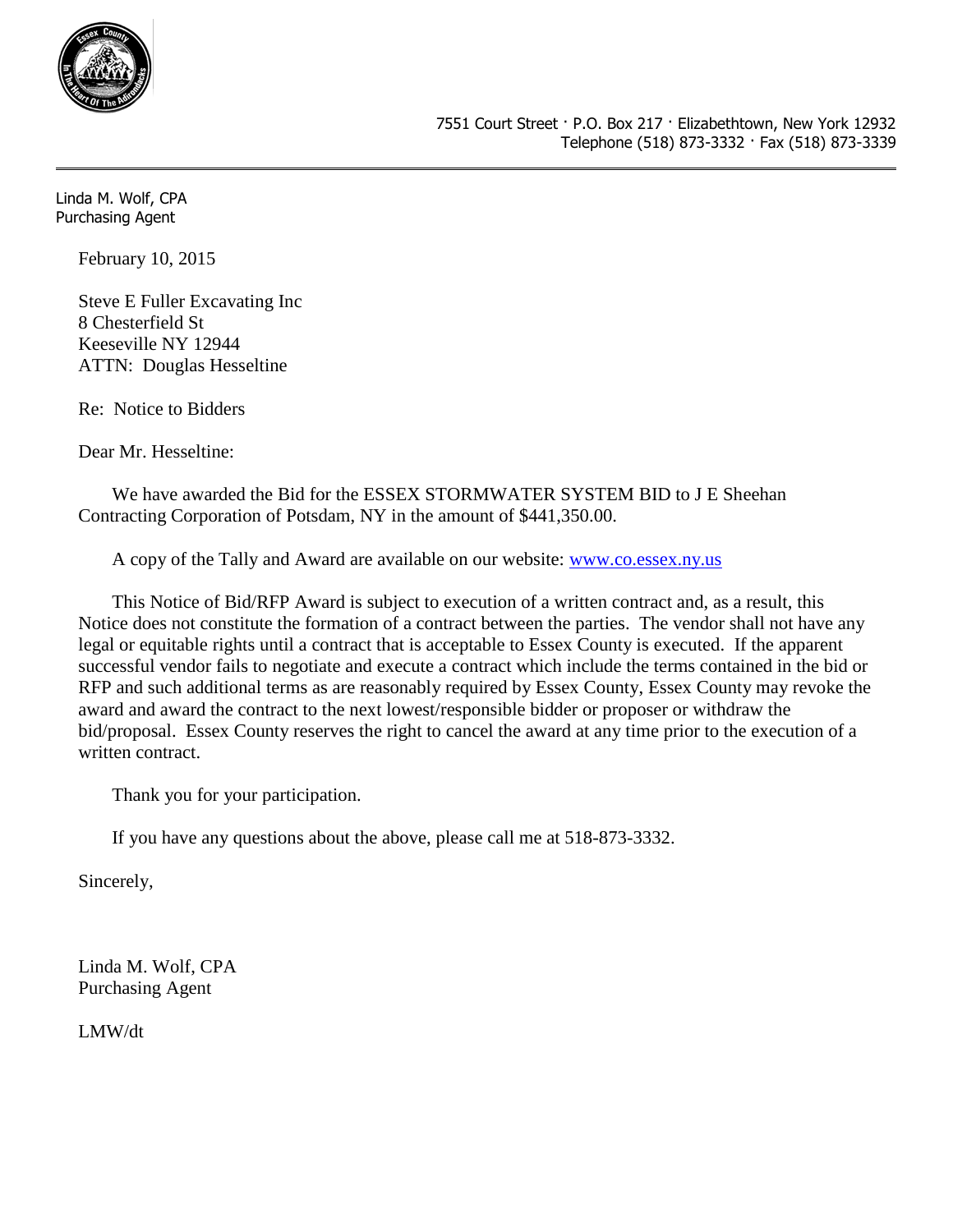

February 10, 2015

John W Sheehan & Sons Inc 3529 Essex Rd – PO Box 765 Willsboro NY 12996 ATTN: Travis Sheehan

Re: Notice to Bidders

Dear Mr. Sheehan:

We have awarded the Bid for the ESSEX STORMWATER SYSTEM BID to J E Sheehan Contracting Corporation of Potsdam, NY in the amount of \$441,350.00.

A copy of the Tally and Award are available on our website: [www.co.essex.ny.us](http://www.co.essex.ny.us/)

This Notice of Bid/RFP Award is subject to execution of a written contract and, as a result, this Notice does not constitute the formation of a contract between the parties. The vendor shall not have any legal or equitable rights until a contract that is acceptable to Essex County is executed. If the apparent successful vendor fails to negotiate and execute a contract which include the terms contained in the bid or RFP and such additional terms as are reasonably required by Essex County, Essex County may revoke the award and award the contract to the next lowest/responsible bidder or proposer or withdraw the bid/proposal. Essex County reserves the right to cancel the award at any time prior to the execution of a written contract.

Thank you for your participation.

If you have any questions about the above, please call me at 518-873-3332.

Sincerely,

Linda M. Wolf, CPA Purchasing Agent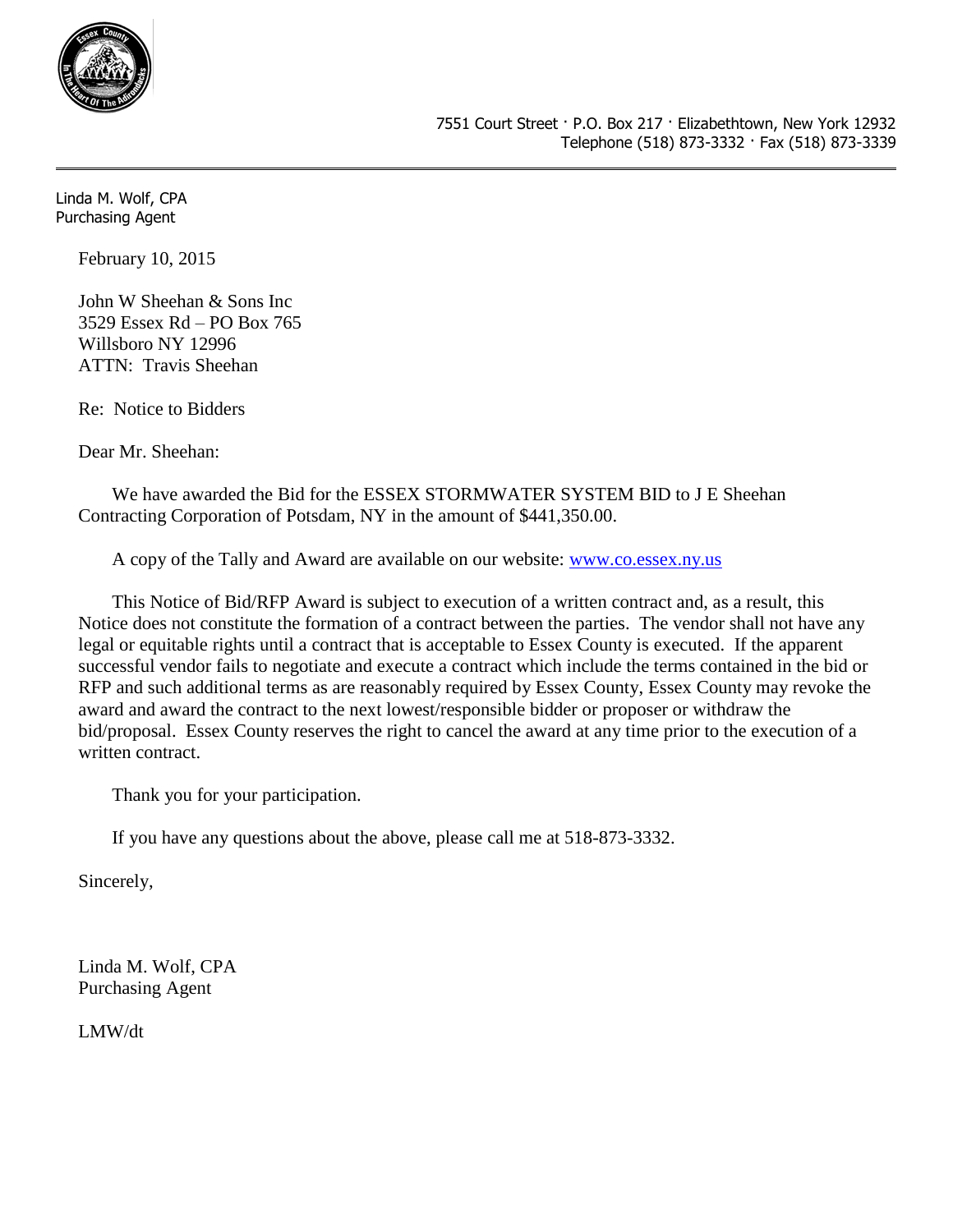

February 10, 2015

Luck Bros Inc 73 Trade Road Plattsburgh NY 12901 ATTN: Jamie L Hemingway

Re: Notice to Bidders

Dear Mr. Hemingway:

We have awarded the Bid for the ESSEX STORMWATER SYSTEM BID to J E Sheehan Contracting Corporation of Potsdam, NY in the amount of \$441,350.00.

A copy of the Tally and Award are available on our website: [www.co.essex.ny.us](http://www.co.essex.ny.us/)

This Notice of Bid/RFP Award is subject to execution of a written contract and, as a result, this Notice does not constitute the formation of a contract between the parties. The vendor shall not have any legal or equitable rights until a contract that is acceptable to Essex County is executed. If the apparent successful vendor fails to negotiate and execute a contract which include the terms contained in the bid or RFP and such additional terms as are reasonably required by Essex County, Essex County may revoke the award and award the contract to the next lowest/responsible bidder or proposer or withdraw the bid/proposal. Essex County reserves the right to cancel the award at any time prior to the execution of a written contract.

Thank you for your participation.

If you have any questions about the above, please call me at 518-873-3332.

Sincerely,

Linda M. Wolf, CPA Purchasing Agent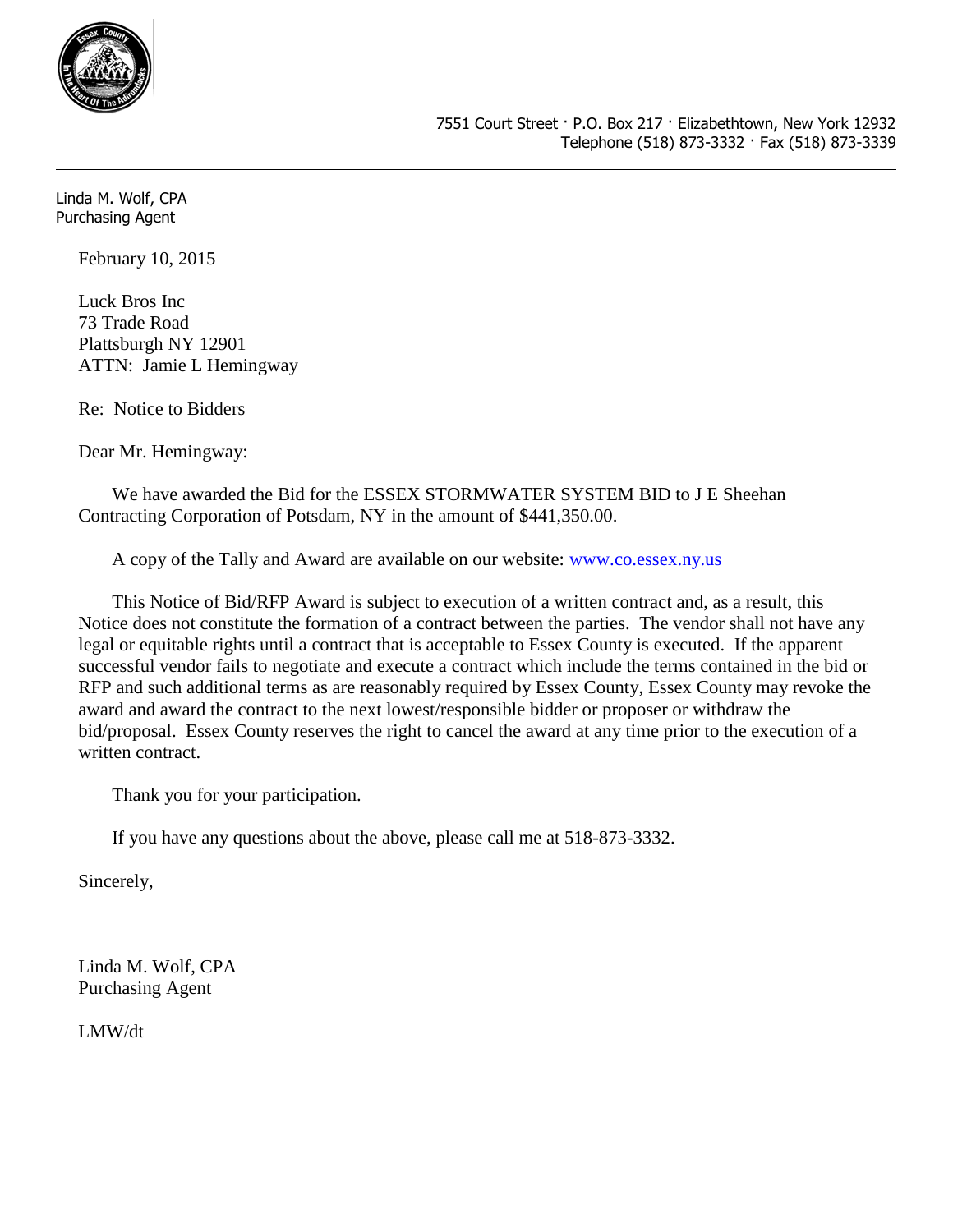

February 10, 2015

Wm J Keller & Sons Construction Corp 1435 Route 9 Castleton NY 12033 ATTN: John D Keller Sr

Re: Notice to Bidders

Dear Mr. Keller:

We have awarded the Bid for the ESSEX STORMWATER SYSTEM BID to J E Sheehan Contracting Corporation of Potsdam, NY in the amount of \$441,350.00.

A copy of the Tally and Award are available on our website: [www.co.essex.ny.us](http://www.co.essex.ny.us/)

This Notice of Bid/RFP Award is subject to execution of a written contract and, as a result, this Notice does not constitute the formation of a contract between the parties. The vendor shall not have any legal or equitable rights until a contract that is acceptable to Essex County is executed. If the apparent successful vendor fails to negotiate and execute a contract which include the terms contained in the bid or RFP and such additional terms as are reasonably required by Essex County, Essex County may revoke the award and award the contract to the next lowest/responsible bidder or proposer or withdraw the bid/proposal. Essex County reserves the right to cancel the award at any time prior to the execution of a written contract.

Thank you for your participation.

If you have any questions about the above, please call me at 518-873-3332.

Sincerely,

Linda M. Wolf, CPA Purchasing Agent